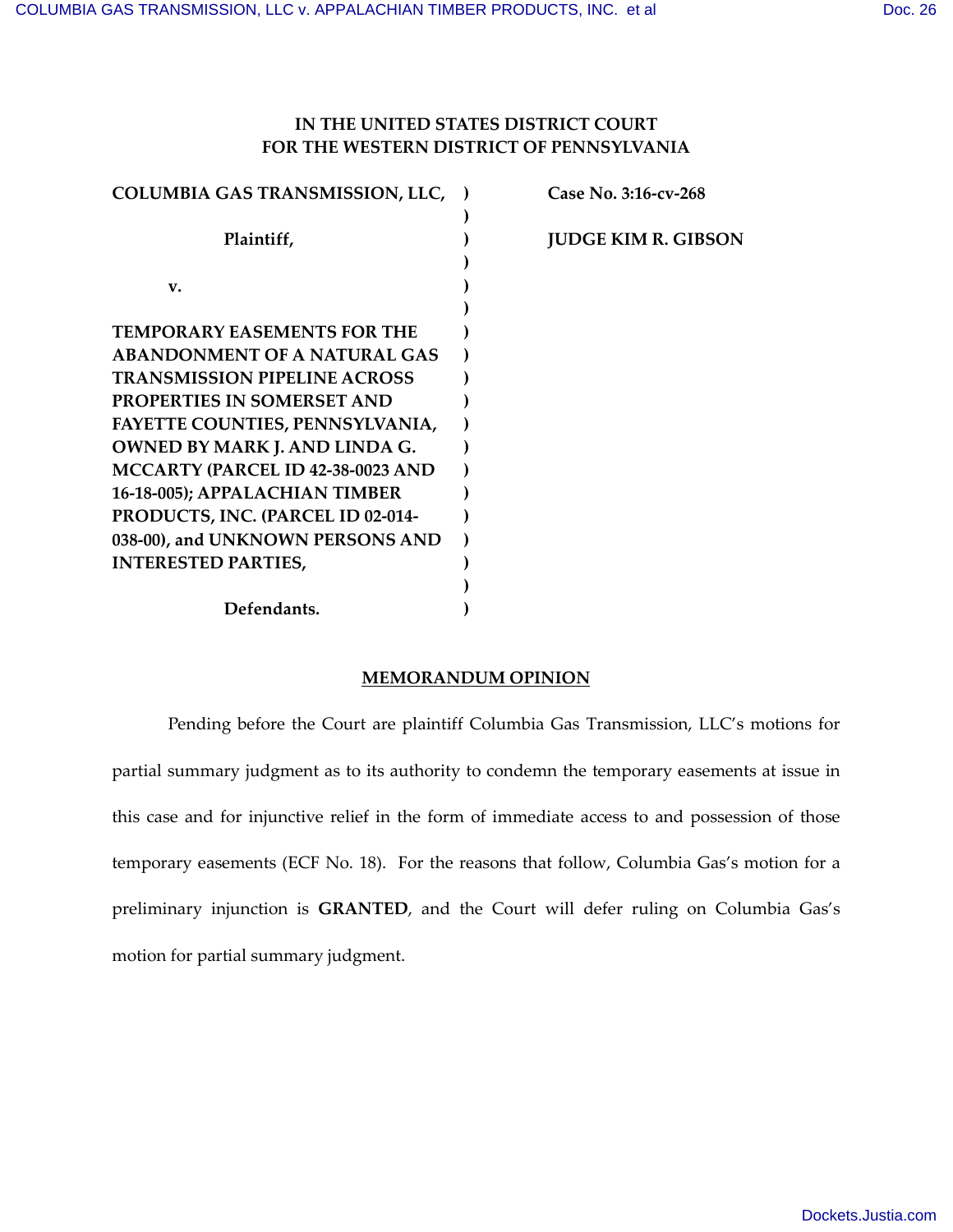#### **I. Background[1](#page-1-0)**

 $\overline{a}$ 

Columbia Gas Transmission, LLC is an interstate natural-gas company as defined by the Natural Gas Act ("NGA"), 15 U.S.C. § 717a(6), that transports natural gas and its byproducts throughout the United States. Columbia Gas operates approximately 12,000 miles of pipeline facilities located in Delaware, Kentucky, Maryland, New Jersey, New York, North Carolina, Ohio, Pennsylvania, Tennessee, Virginia, and West Virginia. As an interstate natural-gas company, Columbia Gas is subject to the jurisdiction of the Federal Energy Regulatory Commission ("FERC"). *See* 42 U.S.C. §§ 7172(a)(1)(C)-(E).

On May 20, 2015, Columbia Gas filed an application with the FERC for approval to abandon a section of its Line 138 system and certain associated facilities located in Fayette and Somerset Counties, Pennsylvania, as well as in Preston County, West Virginia, and Garrett County, Maryland. Specifically, Columbia Gas sought approval to abandon an approximately 32.8-mile section of Line 138, including two meter stations, one odorizer, one siphon, five ground valves, and eight mainline valves. In its application, Columbia Gas explained that it sought to abandon this segment of Line 138 due to its age and condition; Columbia Gas stated that much of Line 138 consists of pipeline that predates the 1950s and that several sections have become exposed. (*See* ECF No. 1-3 at 3.) According to Columbia Gas, the pipeline's age and exposure had led to deterioration, which caused issues with reliability and imposed increased maintenance costs. (*See id.*) Columbia Gas predicted that continued operation of that section of Line 138 would require the operating pressure to be reduced to the point where Columbia Gas

<span id="page-1-0"></span><sup>1</sup> The background facts are taken from Columbia Gas's complaint (ECF No. 1), defendants' answers (ECF Nos. 5-6), and the parties' briefing on Columbia Gas's motion for a preliminary injunction (ECF Nos. 19, 23-24).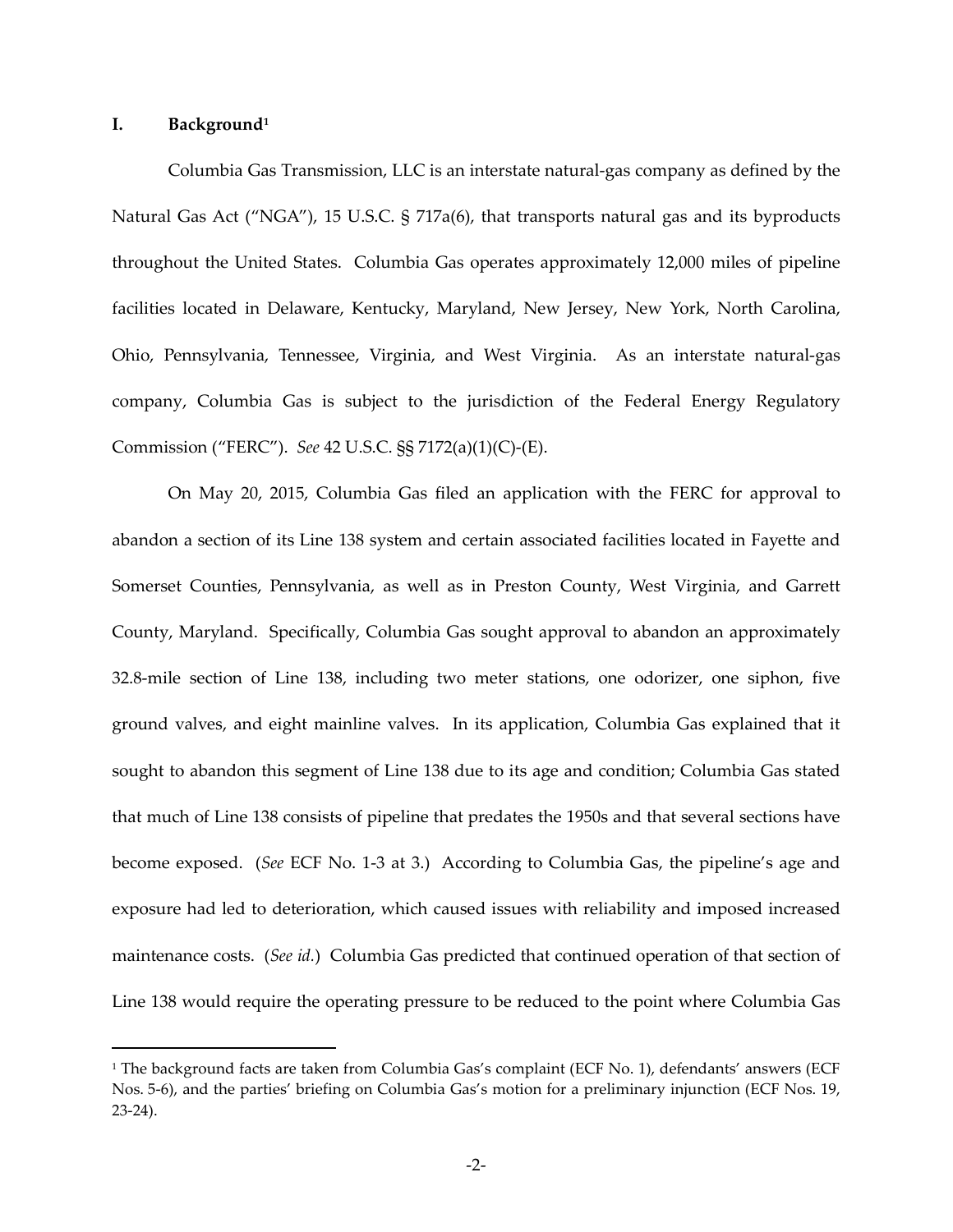would no longer be able to serve its customers. (*See id.*) Columbia Gas sought to accomplish abandonment of the portion of Line 138 through both removal and abandonment in place. Columbia Gas further requested, pursuant to Section 7(c) of the NGA, a certificate of public convenience and necessity authorizing the construction and operation of a new lateral line to maintain service to a firm-transportation customer.

Notice of Columbia Gas's application was published in the Federal Register on July 8, 2015. 80 Fed. Reg. 39093-01 (July 8, 2015). Several interested parties timely intervened. (*See*  ECF No. 1-3 at 4, 12.) Two of those parties filed comments expressing concerns about Columbia Gas's application; one party noted his concern with possible cost increases as a result of the abandonment, and another party voiced her concern about possible soil contamination as a result of gas leakage from part of the pipeline and requested that the pipeline be removed in the leaking areas rather than abandoned in place. (*Id.* at 4.)

On February 18, 2016, the FERC approved Columbia Gas's application, issued Columbia Gas a certificate of public convenience and necessity, and authorized Columbia Gas to proceed with abandonment. *Order Issuing Certificate & Approving Abandonment*, 154 FERC ¶ 61,116 (Feb. 18, 2016) (ECF No. 1-3 at 2-12). In its order approving Columbia Gas's application the FERC addressed the intervenors' comments but concluded that they were not grounds for denial of Columbia Gas's application. The FERC responded to the comment about soil contamination by writing that "to the extent there has been any past leakage of natural gas from the facilities to be abandoned, such leakage would have been localized and of minimal risk to the surrounding environment, as the gas would have dissipated into the atmosphere." (*Id.* at 10.) The FERC noted further that "[o]nce the facilities have been abandoned from use, there will be no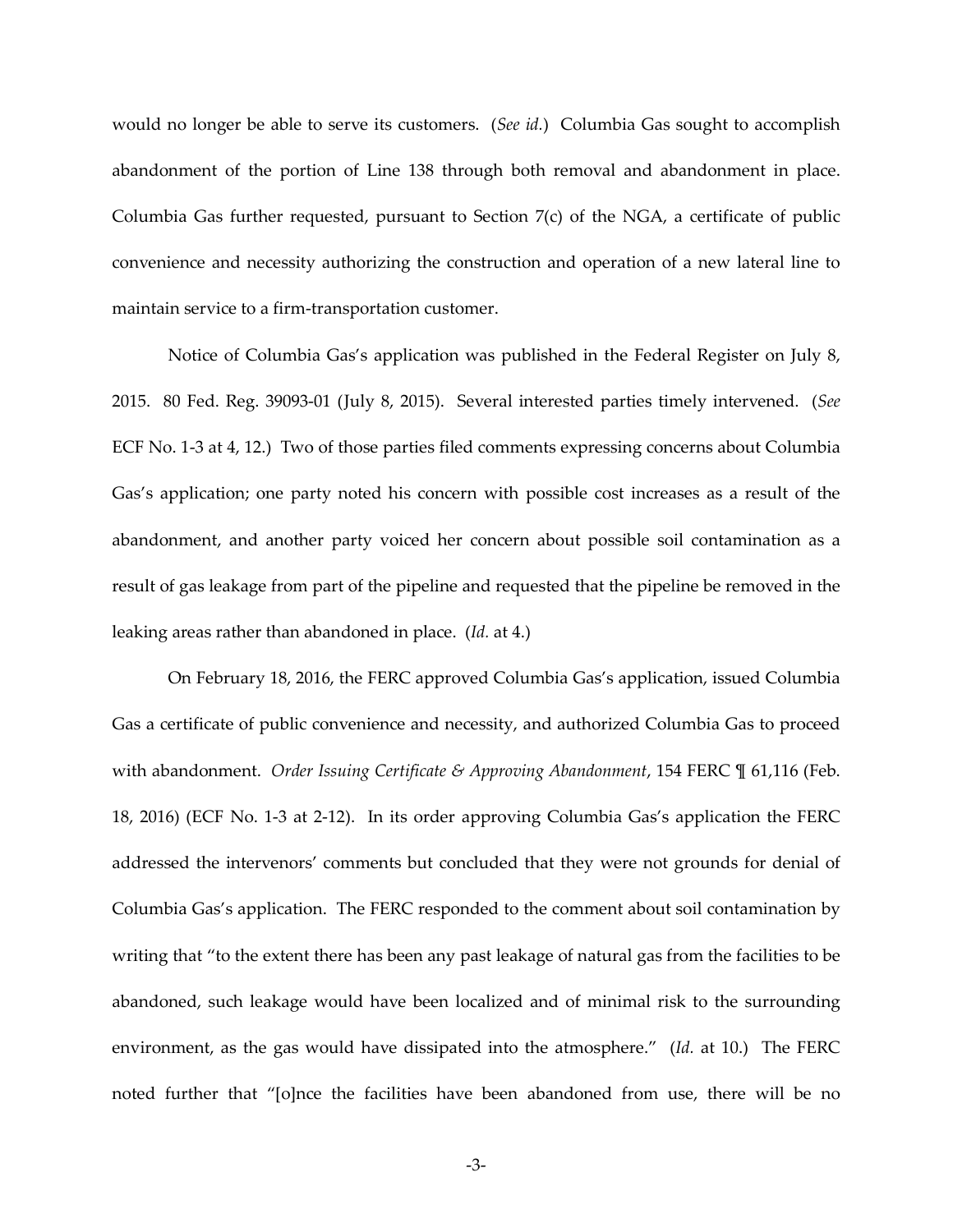potential for future gas leakage," and did not address the request for abandonment by removal. (*Id.*)

On December 21, 2016, Columbia Gas filed this condemnation action under the NGA against Mark J. McCarty and Linda G. McCarty, Appalachian Timber Products, Inc., and socalled Unknown Persons and Interested Parties (jointly the "Landowners"). In its complaint, Columbia Gas stated that it already owns an easement on the Landowners' properties which gives Columbia Gas the rights to operate and maintain Line 138 over those properties. Columbia Gas stated further that it needs additional temporary easements over the Landowners' properties to accomplish Line 138's removal, and that it filed this case because negotiations with the Landowners had been unsuccessful.

Columbia Gas seeks to condemn easements for (1) temporary access to existing access roads on the Landowners' properties to support the abandonment in place of the pipeline and removal of the above-ground appurtenances to Line 138 after abandonment, and (2) an easement for temporary workspace on the McCartys' property. Columbia Gas estimates that it needs the temporary easements for approximately two weeks. In its complaint, Columbia Gas requested immediate entry "prior to the determination of compensation upon deposit with the Court of a bond," a trial to determine the just compensation due to the Landowners, and a determination and award of just compensation to the Landowners for the taking of the temporary easements. (ECF No. 1 at 4-5.)

On March 14, 2017, Columbia Gas moved for partial summary judgment as to its authority to condemn the temporary easements and requested affirmative injunctive relief in the form of immediate access to and possession of the temporary easements. (ECF No. 18.)

-4-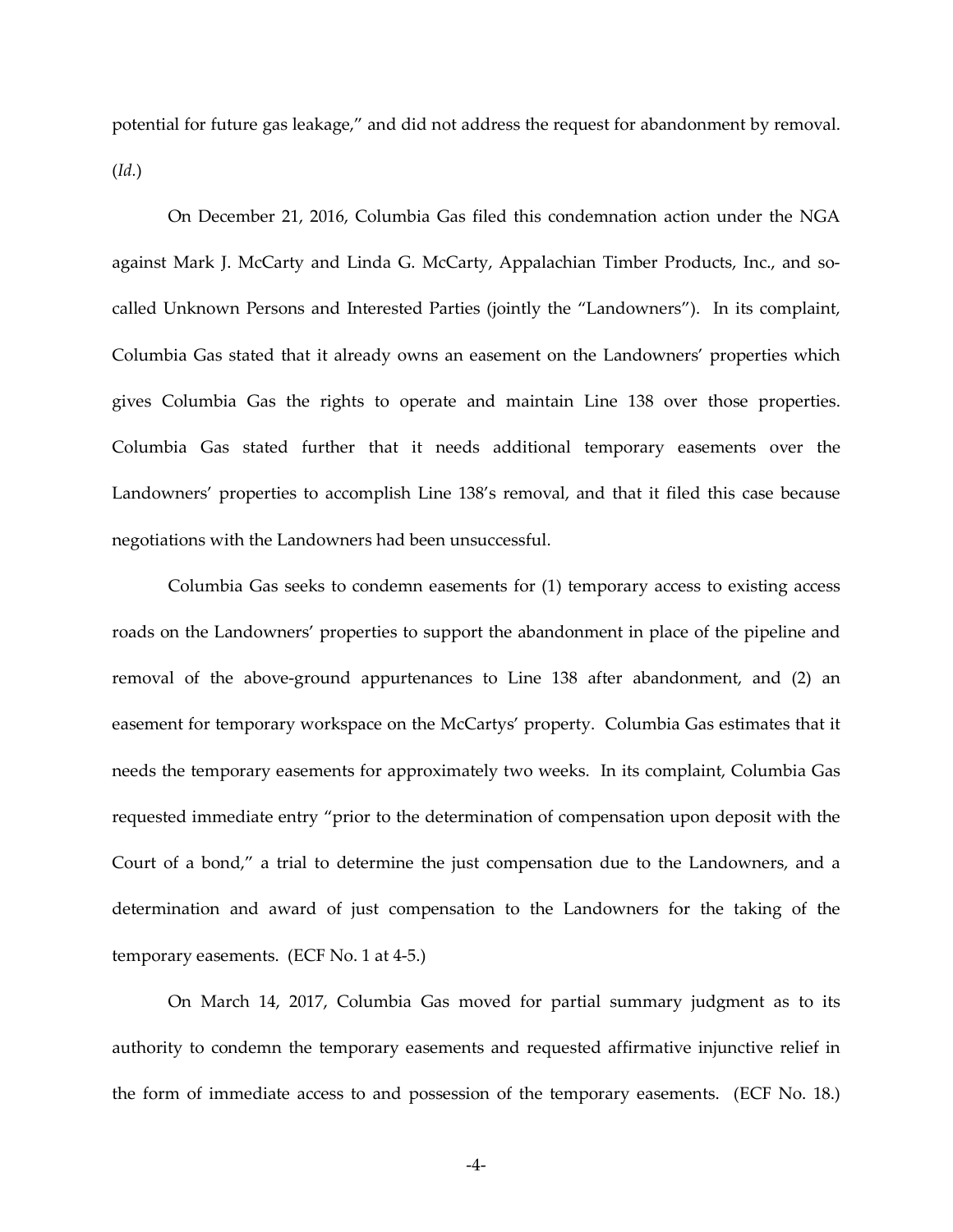Columbia Gas contends that it needs immediate access and possession so that it can meet its contractual and regulatory obligations related to the pipeline's removal. Columbia Gas states that it must begin abandonment of the portion of the pipeline on the Landowners' properties by April 1, 2017, to meet those obligations. In its briefing, Columbia Gas also clarifies the extent of the easements it seeks; it seeks temporary access to 25 feet of existing access roads on the property of Appalachian Timber and to 2300 feet of existing access roads on the McCarty property, as well as temporary workspace of 0.1 acres on the McCarty property. (ECF No. 19 at 1-2.)

The Court held a hearing on Columbia Gas's motion on March 30, 2017. At the hearing, Columbia Gas presented exhibits and testimony from Tyler Hallinan. Mr. Hallinan is a project manager for Columbia Gas and oversees the abandonment of Line 138. The Landowners entered a photograph into evidence and presented testimony from John Merschat, owner of Appalachian Timber, and Mark McCarty.

#### **II. Jurisdiction & Venue**

This Court has jurisdiction under 15 U.S.C. § 717f(h) and 28 U.S.C. § 1331. Because the temporary easements Columbia Gas seeks are located in the Western District of Pennsylvania, venue is proper in this district under 28 U.S.C. § 1391(b)(2).

### **III. Legal Standard**

"A preliminary injunction is an extraordinary remedy never awarded as of right." *Winter v. Nat. Res. Def. Council, Inc.*, 555 U.S. 7, 24 (2008) (citing *Munaf v. Geren*, 553 U.S. 674, 689- 90 (2008)). A preliminary injunction is appropriate only "upon a clear showing that the [movant] is entitled to such relief." *Id.* at 22 (citation omitted). In determining whether a party

-5-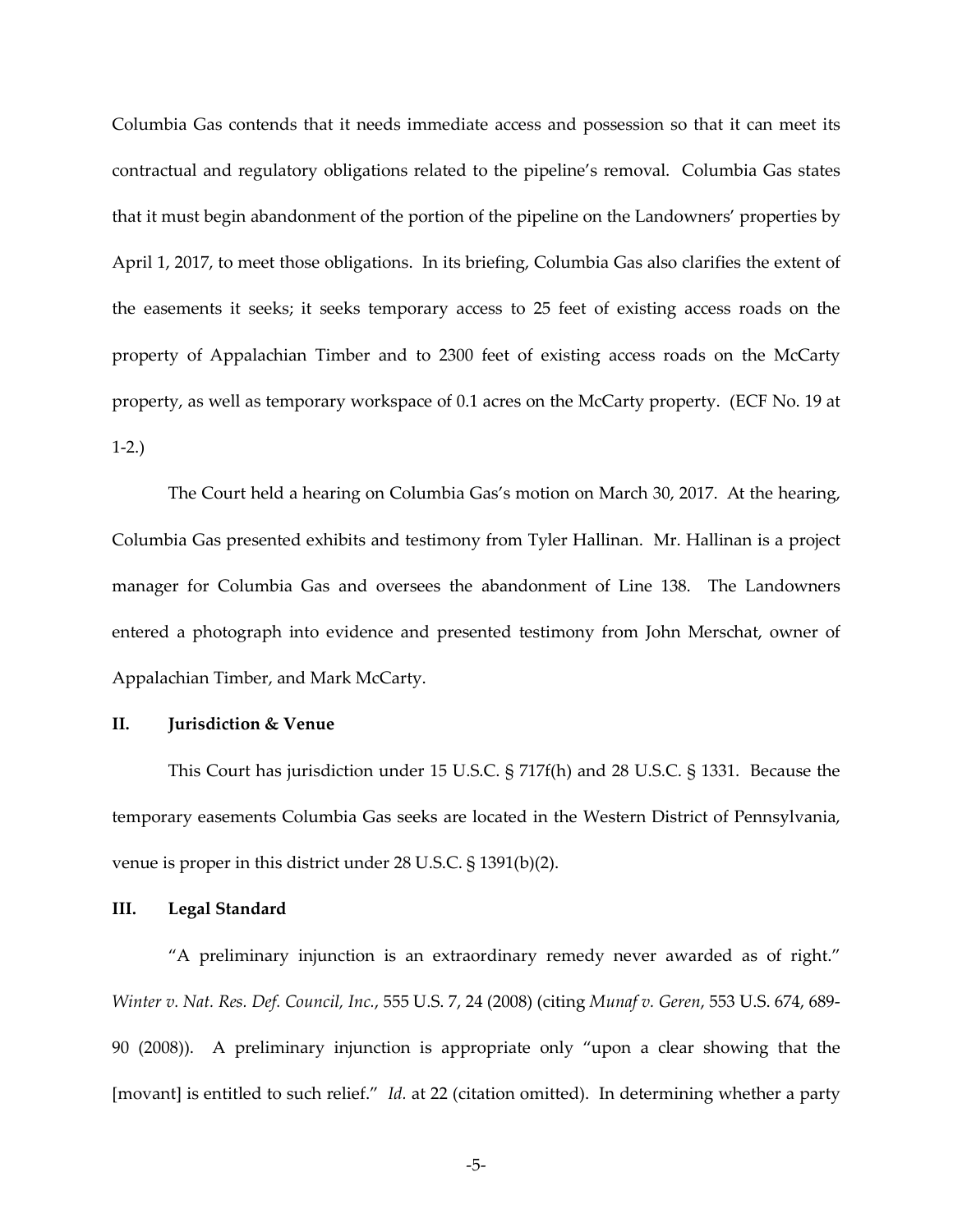is entitled to a preliminary injunction, courts consider four factors: (1) whether the movant has shown a reasonable probability of success on the merits; (2) whether the movant will be irreparably harmed without the preliminary injunction; (3) whether granting the preliminary injunction will result in even greater harm to the nonmovants; and (4) whether granting the preliminary injunction will be in the public interest. *Columbia Gas Transmission, LLC v. 1.01 Acres, More or Less in Penn Twp.*, 768 F.3d 300, 315 (3d Cir. 2014) (citation omitted).

#### **IV. Analysis**

#### **A. Columbia Gas's Motion for a Preliminary Injunction**

Columbia Gas brings this case under Section 717f(h) of the NGA, which provides in relevant part that

[w]hen any holder of a certificate of public convenience and necessity cannot acquire by contract, or is unable to agree with the owner of property to the compensation to be paid for, the necessary right-of-way to construct, operate, and maintain a pipe line or pipe lines for the transportation of natural gas,  $\dots$  it may acquire the same by the exercise of the right of eminent domain in the district court of the United States for the district in which such property may be located, or in the State courts.

15 U.S.C. § 717f(h). Section 717f(h) thus authorizes the exercise of the right of eminent domain by the holder of a FERC certificate of public convenience and necessity. Once the FERC issues such a certificate, and the necessary right-of-way cannot be acquired by agreement or contract, the holder has "the ability to obtain automatically the necessary right of way through eminent domain, with the only open issue being the compensation the landowner defendant will receive in return for the easement." *Columbia Gas Transmission, LLC*, 768 F.3d at 304. Challenges to FERC certificates must be made to the FERC itself (with appeals to the United States Courts of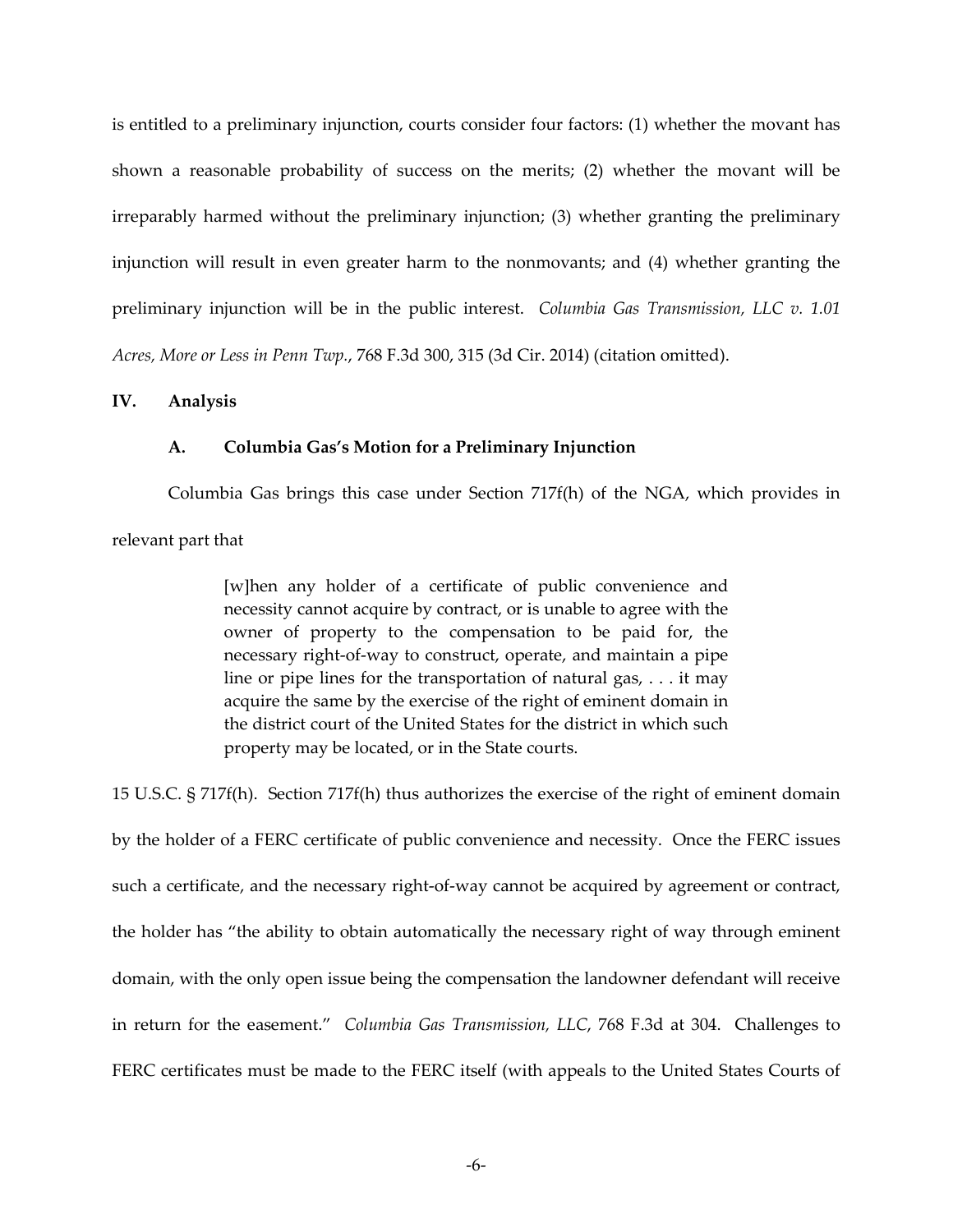Appeals), *see* 15 U.S.C. § 717r, and "collateral attack of a FERC certificate in the District Court is impermissible." *Steckman Ridge GP, LLC v. An Exclusive Nat. Gas Storage Easement Beneath 11.078 Acres, More or Less, in Monroe Twp.*, No. 08-cv-168, 2008 WL 4346405, at \*4 (W.D. Pa. Sept. 19, 2008).

For Columbia Gas to obtain a preliminary injunction it must demonstrate a reasonable probability of success on the merits of its claims. *Columbia Gas Transmission, LLC*, 768 F.3d at 315. And for Columbia Gas to succeed on its claims it must establish three elements, namely that: "(1) it holds a FERC certificate of public convenience and necessity; (2) the rights-of-way to be condemned are necessary for the construction, operation, and maintenance of the pipeline; and (3) it has been unable to acquire the proposed rights-of-way from the landowner[s]." *Columbia Gas Transmission, LLC v. An Easement To Construct, Operate and Maintain a 20-Inch Gas Transmission Pipeline Across Props in Wash. Cty.*, No. 16-cv-1243, 2017 WL 544596, at \*3 (W.D. Pa. Feb. 9, 2017) (citing cases).

As to the first element, Columbia Gas holds a FERC certificate of public convenience and necessity for the abandonment of Line 138 (ECF No 18-1), and the Landowners do not appear to dispute this (*see* ECF No. 23). As to the second element, Mr. Hallinan—both in his declaration submitted in support of Columbia Gas's motion and at the hearing—testified that Columbia Gas cannot begin abandonment of Line 138 without the temporary easements. (*See* ECF No. 18- 2 ¶ 8 ("Columbia requires access to the defendants' properties to safely and efficiently abandon the aging and deteriorating pipeline.").) At the hearing, Mr. Hallinan testified that there is a shutdown valve on the Appalachian Timber property that must be closed and locked before the gas can be evacuated from the pipeline and abandonment can begin. Mr. Hallinan testified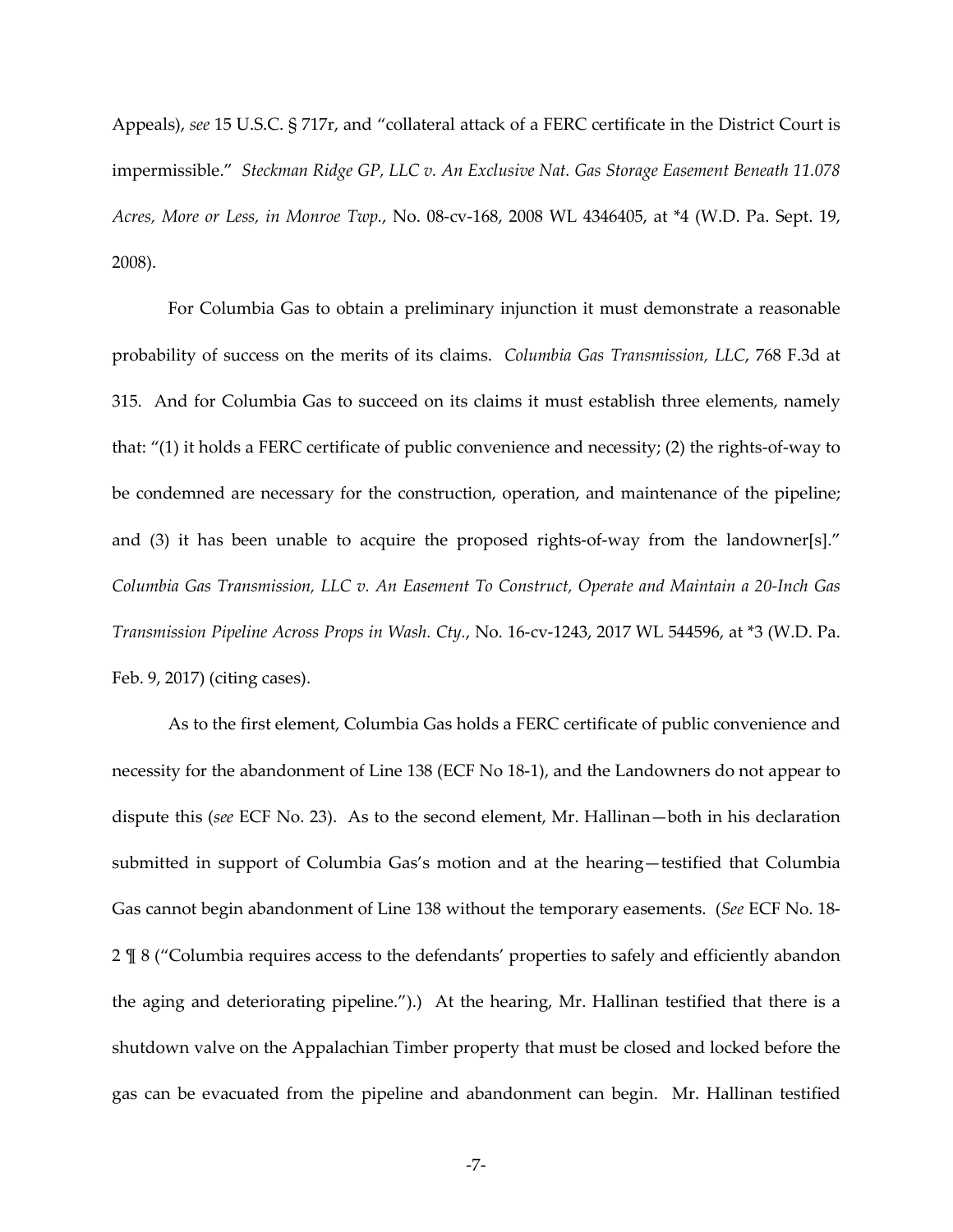further that there are two exposures on the McCarty property that must be removed as part of the abandonment. As to the third and final element, Columbia Gas stated that it has been unable to acquire the easements from the Landowners, which they concede. (ECF No. 23 at 2 ("[Columbia Gas] approached Defendants with respect to obtaining easements to their properties in 2016. However, the parties were unable to reach agreement.").)

The Landowners offer two principal arguments for why Columbia Gas has not shown a reasonable likelihood of success. First, the Landowners make an argument that Columbia Gas has failed to establish that abandonment in place is necessary to the operation of the pipeline. They appear to hint at a statutory-interpretation argument along the lines of the following: Section 717f(h) allows takings for the "construct[ion], operat[ion], and maintain[enance]" of pipelines; Columbia Gas is taking this pipeline out of service, so this taking is not for the "construct[ion], operat[ion], and maintain[enance]" of a pipeline. (*See* ECF No. 123 at 3 ("If pipeline 138 is no longer used for the transportation of natural gas, then the activities which Plaintiff seeks to undertake pursuant to the within action are not within the spirit of the Act.").) To the extent this is one of the Landowners' arguments, the Court is unconvinced. Decommissioning a pipeline by abandonment fits comfortably within the parameters of Section 717f(h), which applies to the construction, operation, and maintenance of a pipeline for the transportation of natural gas. Thus, this argument is no bar to Columbia Gas's motion.

Second, the Landowners argue that Columbia Gas has failed to establish that the FERC certificate is effective. The Landowners point out that the FERC certificate was issued on the condition that Columbia Gas comply with certain environmental requirements (ECF No. 18-1 at 11), and they argue that Columbia Gas has failed to establish its compliance with those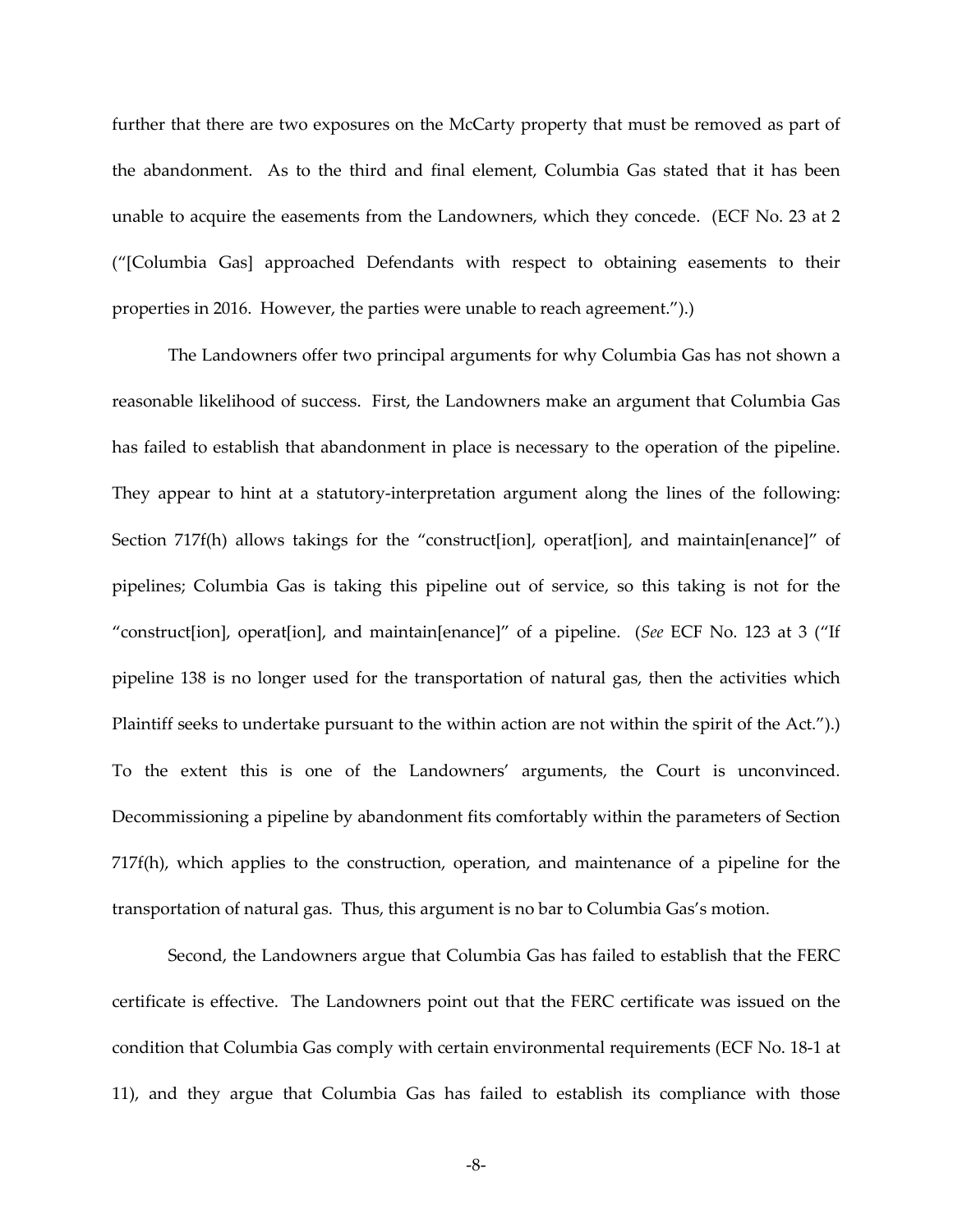requirements. This argument is likewise no bar to Columbia Gas's motion; this argument challenges the validity of the FERC certificate itself, and seeks to call into question whether Columbia Gas is authorized to exercise the rights granted in the FERC certificate. In other words, this argument is a collateral attack on the FERC certificate, and therefore an improper one to make to this Court. *See, e.g.*, *Millennium Pipeline Co. v. Certain Permanent & Temp. Easements in (No Number) Thayer Road*, 777 F. Supp. 2d 475, 481 (W.D.N.Y. 2011) ("when a landowner contends that the certificate holder is not in compliance with the [FERC] certificate, 'that challenge must be made to FERC, not the court'" (citation omitted)); *Steckman Ridge*, 2008 WL 4346405, at \*4 ("collateral attack of a FERC certificate in the District Court is impermissible"). And "[e]ven assuming, for argument's sake, that Columbia is violating the FERC Certificate conditions, this would not affect the validity of the FERC Certificate or Columbia's ability to exercise its authority of eminent domain." *Columbia Gas Transmission LLC v. 0.85 Acres, More or Less, in Harford Cty.*, No. 14-cv-2288, 2014 WL 4471541, at \*4 (D. Md. Sept. 8, 2014) (footnote omitted)

Thus, the Court holds that Columbia Gas has established a reasonable probability of success on the merits of its claims.

Likewise, the Court holds that Columbia Gas has established that it will be irreparably harmed without the preliminary injunction. Mr. Hallinan testified that without immediate access to the temporary easements Columbia Gas will be unable to perform the necessary abandonment activities on Line 138. (ECF No 18-2 ¶ 9.) Furthermore, Mr. Hallinan testified that state regulations require all roadwork associated with the abandonment project to be completed by October 2017 and that Columbia Gas has contractual obligations to its customers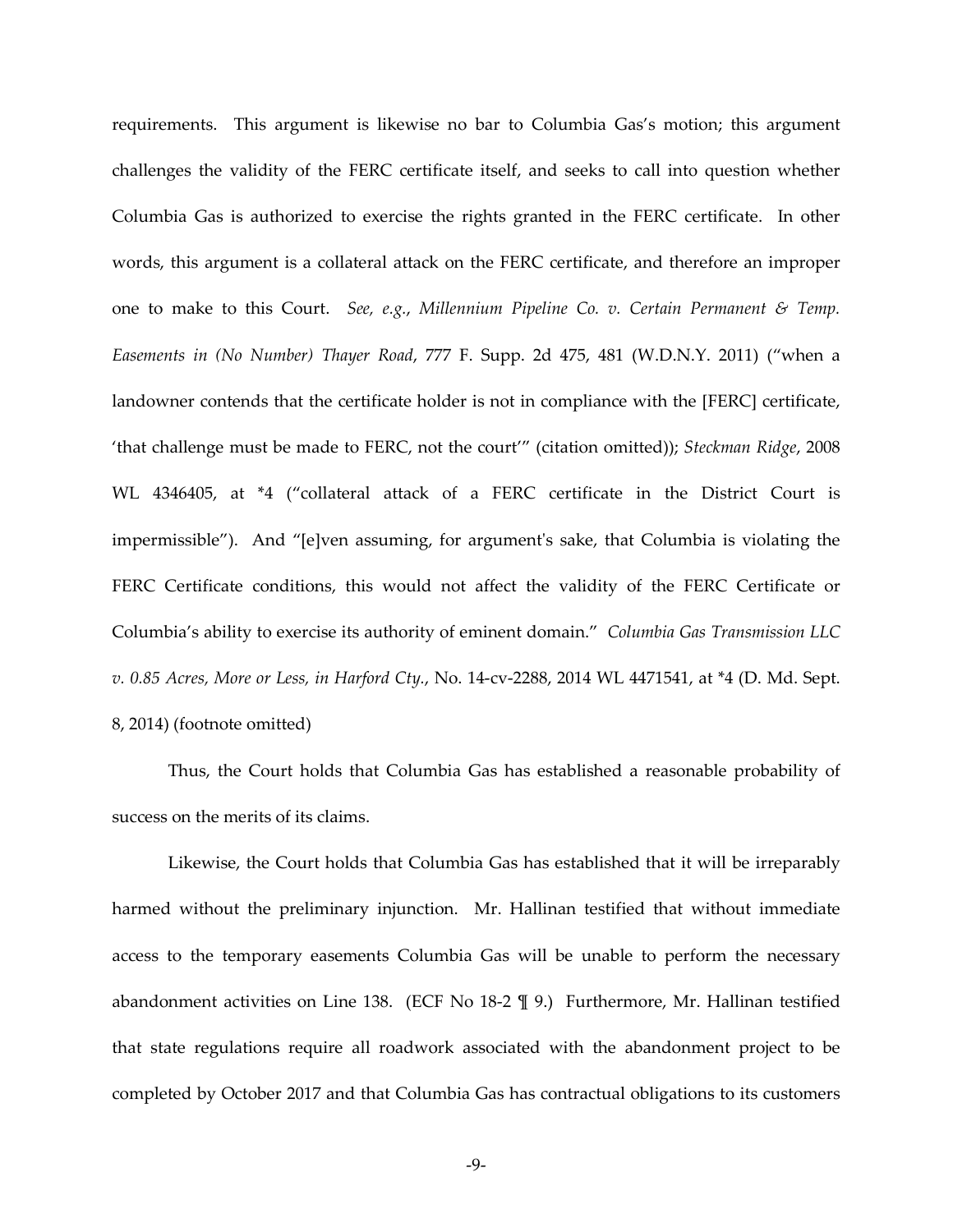to complete abandonment before 2018. Without timely access to and possession of the temporary easements Columbia Gas will likely be unable to meet those contractual and regulatory obligations. These are not purely financial injuries to Columbia Gas; they involve potential legal liability and reputational harm, and therefore rise to the level of irreparable harm. *See Columbia Gas Transmission, LLC*, 768 F.3d at 316*.* 

In addition, any harm suffered by the Landowners as a result of granting the preliminary injunction is minimal—use of a small portion of their land—and temporary. At the hearing, the Landowners testified about the ways in which they would be harmed; the owner of Appalachian Timber testified that granting immediate access would hurt his bargaining power in negotiating compensation for the use of his land, and Mark McCarty discussed ongoing issues of littering and people trespassing on his land.<sup>[2](#page-9-0)</sup>

As for the harm identified by Appalachian Timber's owner, this appears to overlook one of the very reasons Columbia Gas brought this case: to "[a]scertain and award just compensation to the Landowner[s] for the taking of the temporary easements." (ECF No. 1 at 5.) Appalachian Timber's owner surely wishes to receive maximum compensation for the use of his land, and immediate access may affect his ability to do so. But in takings cases, "just compensation normally is to be measured by the market value of the property at the time of the taking." *Horne v. Dep't of Agric.*, \_\_\_\_ U.S. \_\_\_\_, 135 S. Ct. 2419, 2423 (2015) (internal quotation marks and citation omitted). Thus, the harm Appalachian Timber's owner complains of appears to be a reduction in his bargaining power to obtain more than the fair market value of

 $\overline{a}$ 

<span id="page-9-0"></span><sup>2</sup> The owner of Appalachian Timber testified also that granting immediate access would hurt his timber business—though he did not explain how this harm would occur.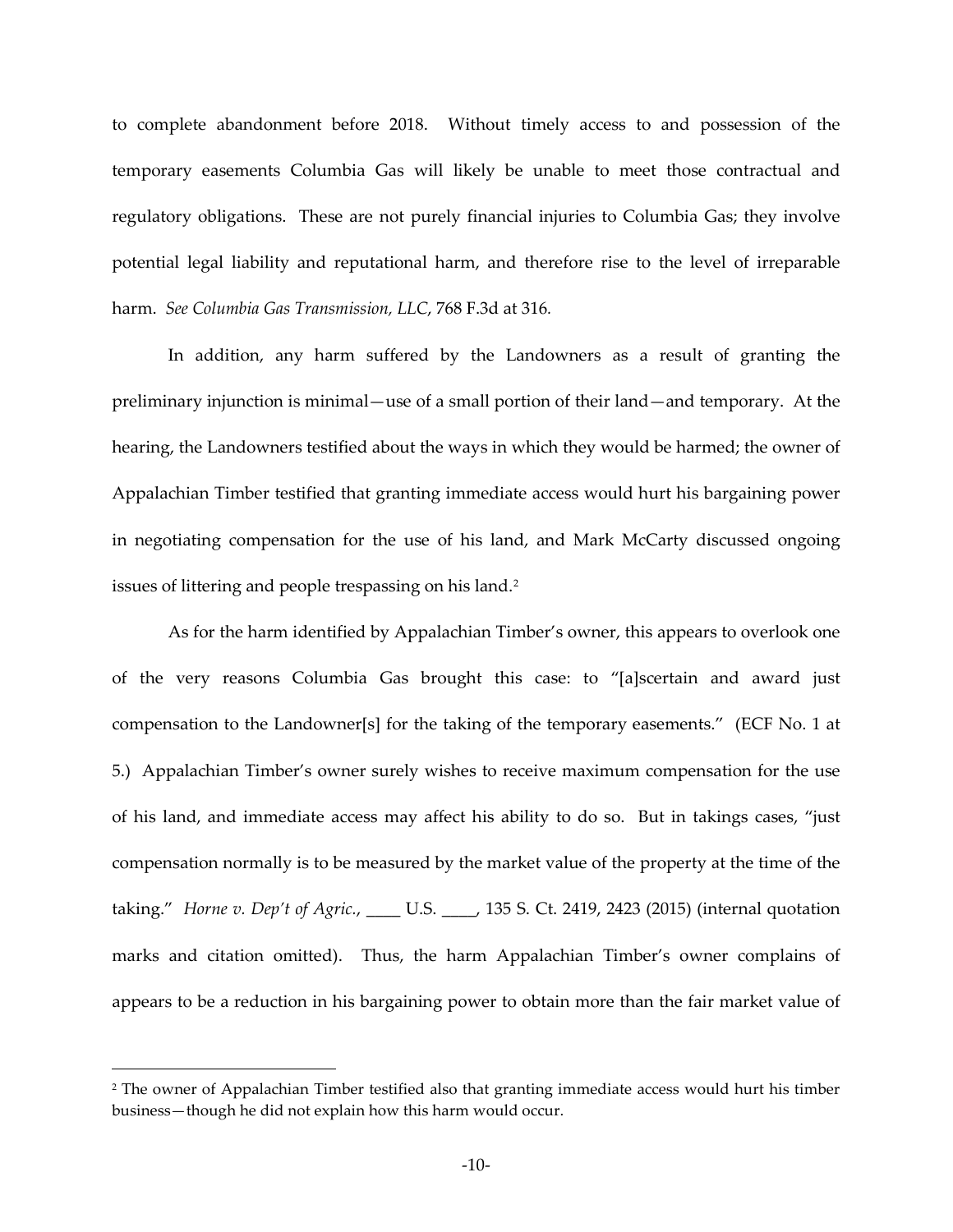the use of his land. Although arguably that may be a form of harm, the Court does not find it an appropriate one to consider in granting or denying a preliminary injunction.

As for the harm identified by Mr. McCarty, it simply has no relation to the temporary easements at issue in this case. Although it is unfortunate that people trespass and litter on Mr. McCarty's land, there is no relation between those issues and the temporary easements Columbia Gas seeks. There is no indication that littering and trespassing on Mr. McCarty's land will increase if Columbia Gas is granted the injunctive relief it seeks, so those problems have no bearing on this motion.

The principal harm alleged by the Landowners , however, appears to be Columbia Gas's plan to abandon the pipeline in place—leaving it in the ground—rather than removing the pipeline entirely. At the hearing, counsel for the Landowners alluded to potential safety and environmental concerns associated with abandonment in place. But the Landowners offered no convincing evidence in support of these concerns. And any objections the Landowners have to Columbia Gas abandoning the pipeline in place rather than removing it are objections they should have made to the FERC during the application process. *See Steckman Ridge*, 2008 WL 4346405, at \*4.

In addition, the public interest weighs in favor of Columbia Gas obtaining the injunctive relief it seeks. Mr. Hallinan testified that delaying abandonment of the deteriorating pipeline would expose the public and nearby landowners to unnecessary safety risks and will jeopardize the reliability of natural-gas service to customers during the coming winter. (ECF No. 18-2 ¶¶ 8, 15-16.) These are valid public-interest considerations, s*ee Columbia Gas Transmission, LLC*, 768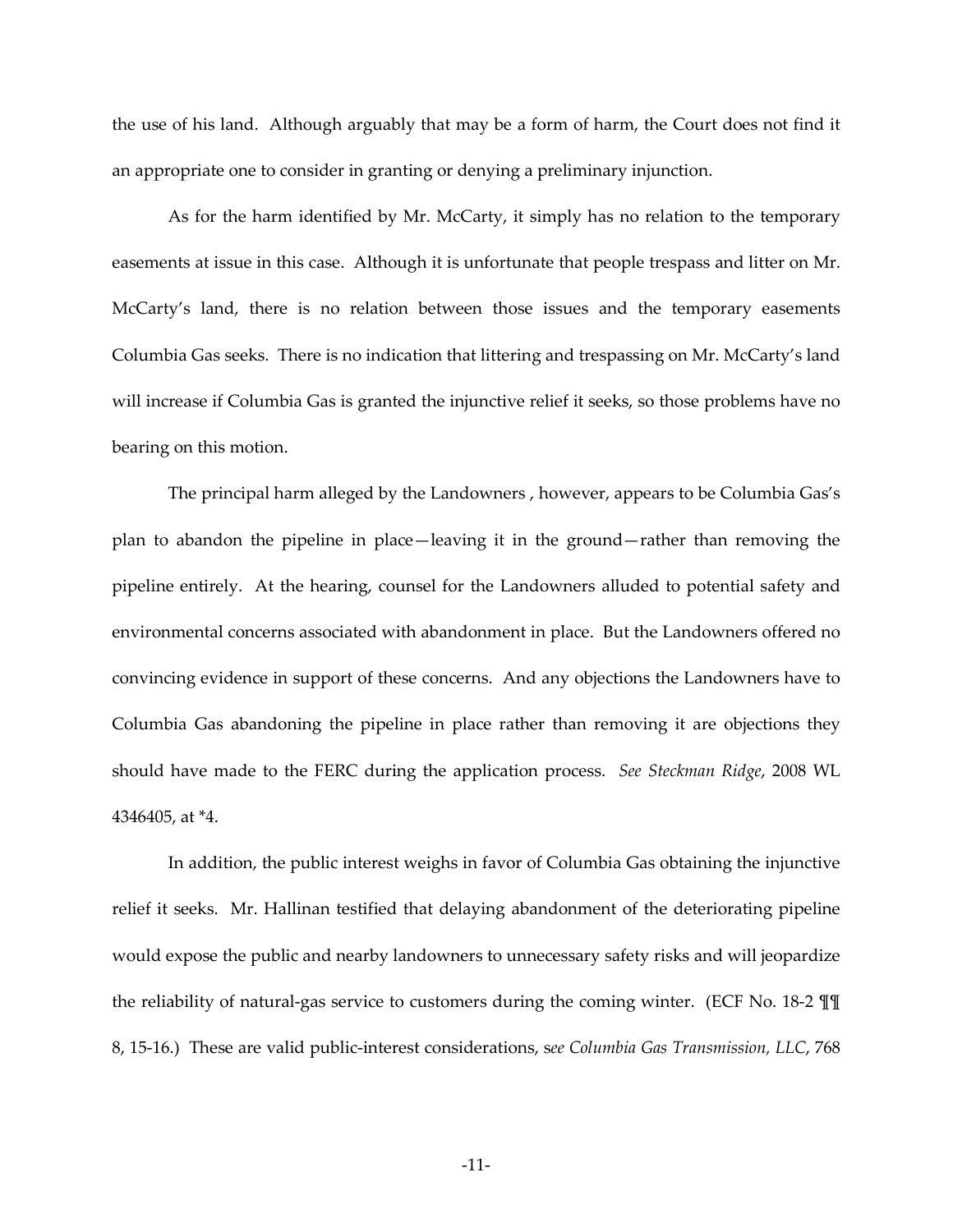F.3d at 316, and the Court finds that they support Columbia Gas obtaining the temporary easements.

#### **B. The Landowners' Other Arguments**

There remain several other arguments advanced by the Landowners. First, in their response in opposition, the Landowners argue that Columbia Gas is not entitled to immediate access—a so-called "quick take"—of the temporary easements. The Landowners rely on *Columbia Gas Transmission, LLC v. Booth*, No. 1:16-cv-1418, 2016 WL 7439348, at \*7 (N.D. Ohio Dec. 22, 2016), to suggest that injunctive relief is unavailable in cases under the NGA and condemnation actions filed under Federal Rule of Civil Procedure 71.1.

This argument is unpersuasive; *Booth* explicitly acknowledges that "when a FERC certificate holder establishes a substantive right to condemn a property under the NGA, courts may exercise inherent equitable powers to grant immediate possession through the issuance of a preliminary injunction." *Booth*, 2016 WL 7439348, at \*7 (citing cases). In *Booth*, the Court declined to reach plaintiff's request for an injunction because it found that plaintiff had not pleaded an injunctive-relief claim. That reasoning is suspect; although preliminary injunctions require "notice to the adverse party," Fed. R. Civ. P. 65(a)(1), there is no requirement that a movant plead an injunctive-relief claim in its complaint. And even if there was such a requirement, Columbia Gas in its complaint requested "immediate entry on the above described easements prior to the determination of compensation upon deposit with the Court of a bond." (ECF No. 1 at 5.) An injunctive-relief request is therefore squarely presented in this case and *Booth* is inapposite.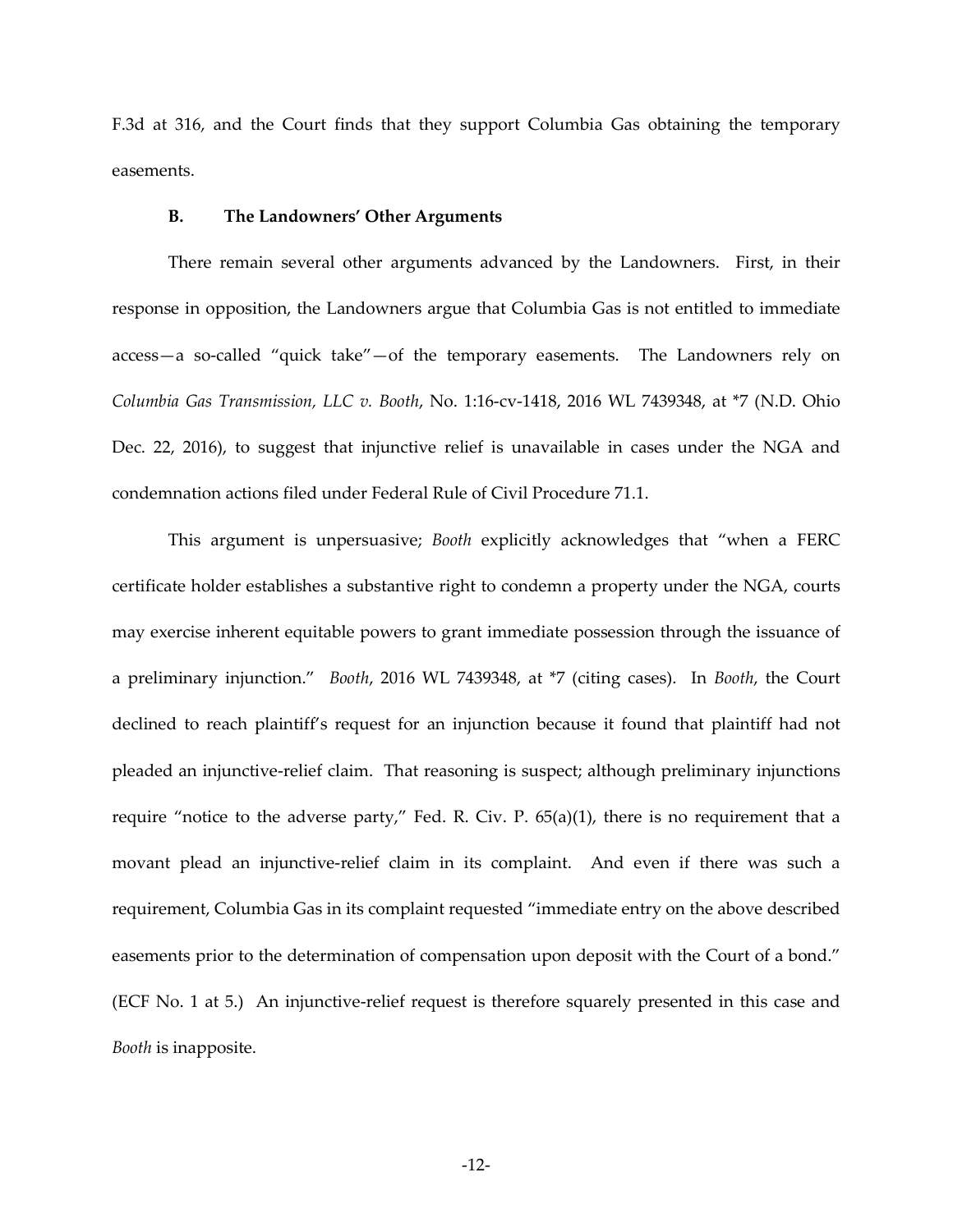Second, at the hearing on Columbia Gas's motion the Landowners disputed that Columbia Gas needed immediate access to the temporary easements. The Landowners argue that Mr. Hallinan conceded that gas no longer moved through the pipeline and that this obviates the need for immediate access. But this misconstrues Mr. Hallinan's testimony; he stated that although the pipeline was no longer being used to serve customers, gas remained in the pipeline. And he testified that the abandonment could not proceed until the gas was evacuated, for which Columbia Gas requires access to the temporary easements. Thus, Columbia Gas has established it does need immediate access.

Third, the Landowners argue that injunctive relief should be denied because Columbia Gas failed to present any evidence regarding the security to be paid. Federal Rule of Civil Procedure 65(c) provides that a "court may issue a preliminary injunction . . . only if the movant gives security in an amount that the court considers proper to pay the costs and damages sustained by any party found to have been wrongfully enjoined or restrained." The Landowners correctly note that Columbia Gas presented no evidence regarding security. But the Landowners have offered no authority for the proposition that a movant's failure to present evidence regarding security is grounds for denial of a preliminary-injunction motion. In fact, at least one circuit court has suggested that the burden of proof regarding security falls on the nonmovant. *See Equifax Servs., Inc. v. Hitz*, 905 F.2d 1355, 1362 (10th Cir. 1990) (affirming district court's decision to set preliminary-injunction bond at \$10,000 because "[a]t the hearing on the preliminary injunction, defendant presented no evidence on the extent to which he would be harmed by an injunction"). Additionally, Columbia Gas stated in its motion that it "is prepared to post a bond equal to its estimate of the just compensation due to the defendant, (ECF No. 18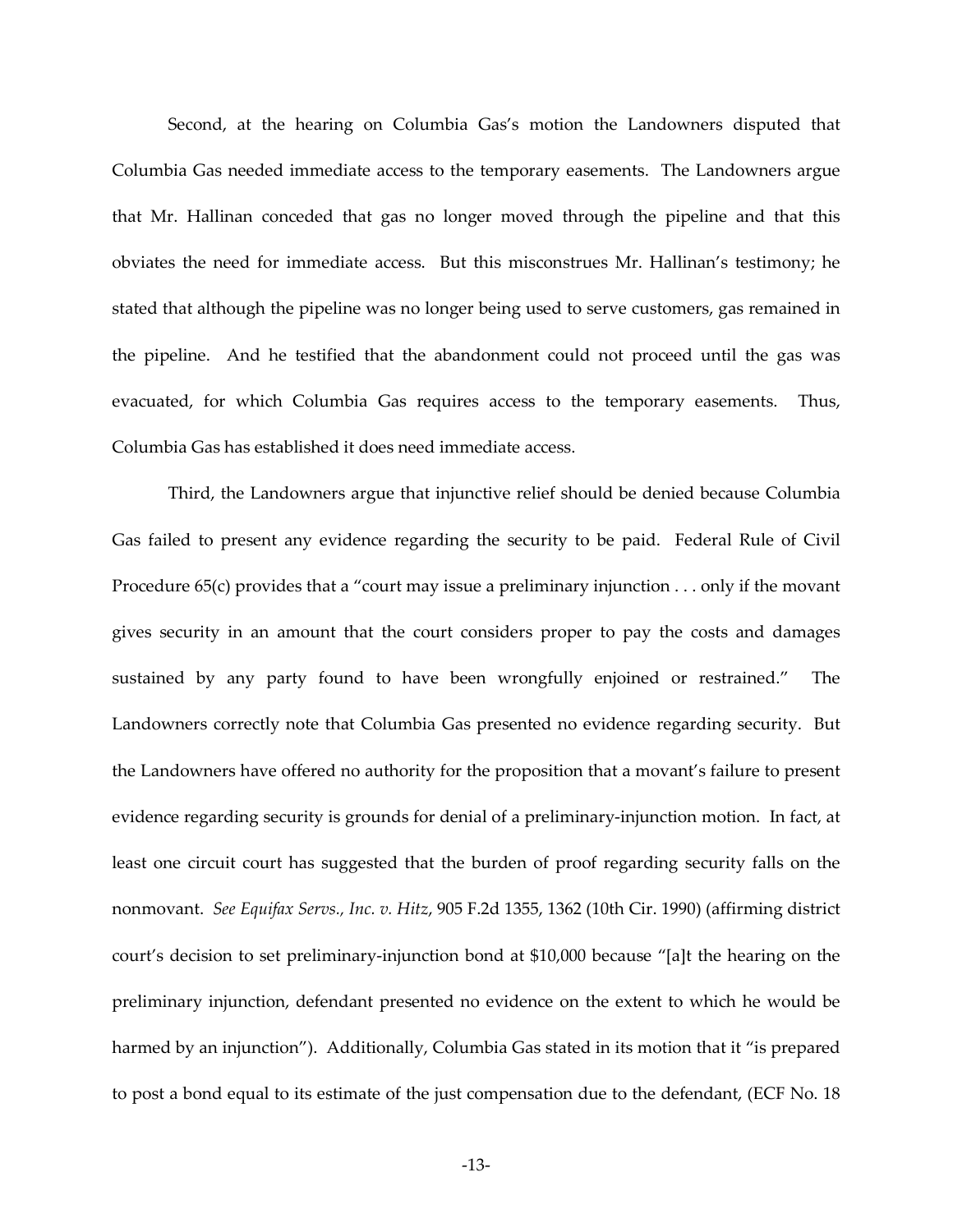at 5) and counsel for Columbia Gas reiterated at the hearing that it was prepared to provide security in an amount the Court determines appropriate.

The Court has little information on which to base this determination. Columbia Gas seeks temporary access to 25 feet of existing access roads on the Appalachian Timber property, temporary access to 2300 feet of existing access road on the McCarty property, and temporary workspace of 0.1 acres on the McCarty property. There is no indication that Columbia Gas's access to the access roads would impede Appalachian Timber or the McCartys from using the access roads, nor is there any indication that the temporary workspace Columbia Gas seeks on the McCarty property would interfere with the McCartys' use of the property. And there is no indication that Columbia Gas's use of the temporary workspace would cause any damage to the McCartys' property.

After consideration of the parties' submissions and the testimony presented, the Court concludes that security in the amount of \$5000 for the temporary easements on the McCarty property is appropriate, and in the amount of \$3000 for the temporary easement on the Appalachian Timber property. Columbia Gas shall provide bonds in those amounts.

#### **C. Columbia Gas's Motion for Partial Summary Judgment**

There remains also the summary-judgment portion of Columbia Gas's motion. Columbia Gas seeks summary judgment as to its authority to condemn the temporary easements. (ECF No. 18.) The Landowners' response to this motion is sparse; they do not point to facts establishing a genuine dispute of material fact, but conclusorily assert in their response that genuine disputes remain and point out that discovery has not been completed. That may be true, but the proper procedure is not to make such assertions in a brief, but to attach a

-14-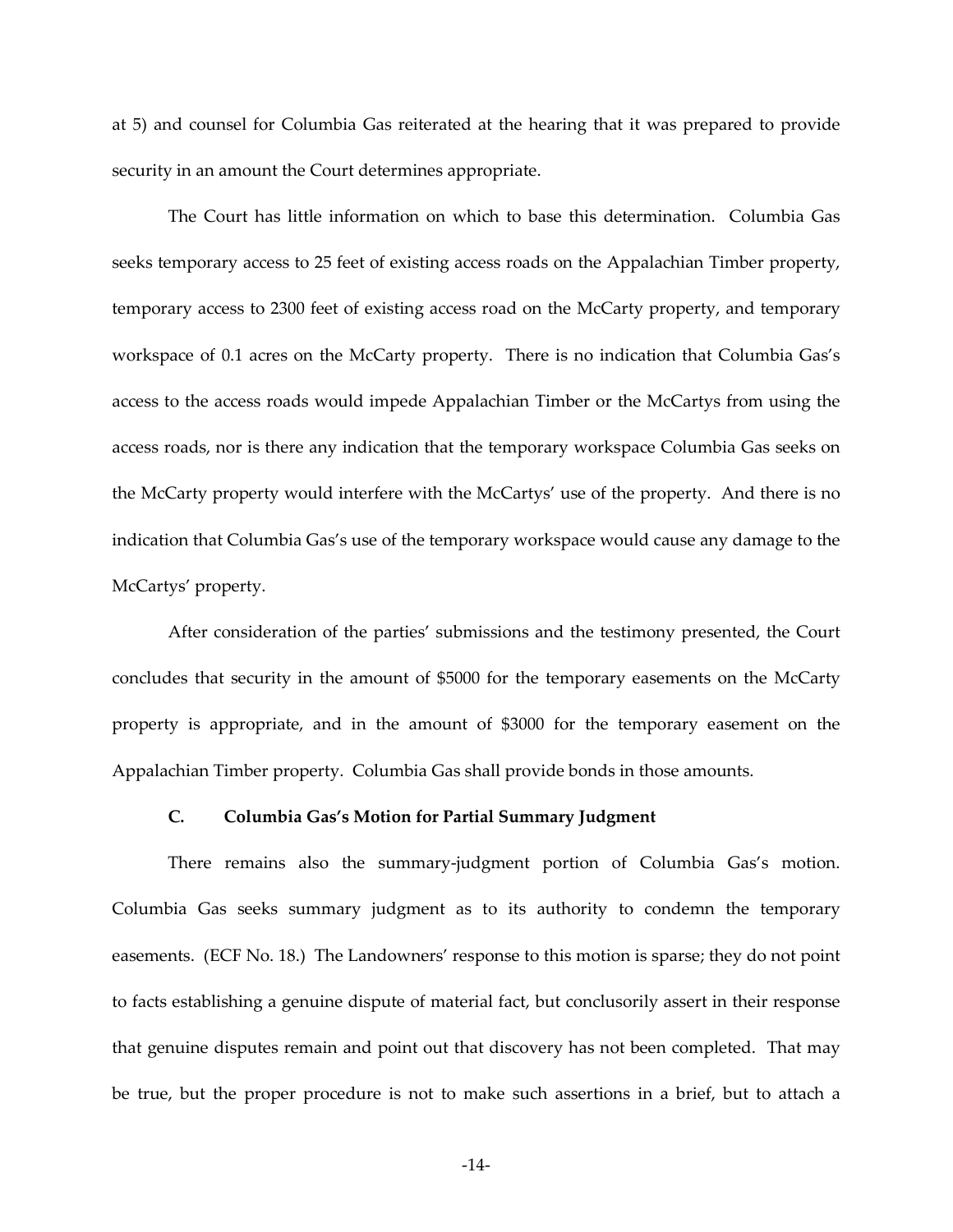declaration or affidavit explaining "that, for specified reasons, [the Landowners] cannot present facts essential to justify [their] opposition." Fed. R. Civ. P. 56(d). The Landowners filed no such affidavit or declaration. Nevertheless, the Court acknowledges that the case remains in the infancy of discovery and that summary judgment may be premature; discovery may yet allow defendants to identify a genuine dispute of material fact as to the condemnation issue. The Court will therefore defer ruling on Columbia Gas's summary-judgment motion for now.

The Court recognizes this creates a strange situation. Although the Court holds that Columbia Gas is entitled to an injunction—which incidentally gives it the principal relief it seeks in this case, namely the temporary easements—the Court does not at this time decide whether Columbia Gas is definitively entitled to condemn the temporary easements. And practically speaking, whether Columbia Gas is legally entitled to condemn the temporary easements will be somewhat irrelevant after it exercises its rights under this preliminary injunction; regardless of the answer to the condemnation question, essentially all that will be left to decide is the just compensation due the Landowners. But those are issues for a later date.

## **V. Conclusion**

After weighing all relevant factors, the Court concludes that Columbia Gas is entitled to the injunctive relief it seeks and will therefore grant immediate access to and possession of the temporary easements. Columbia Gas's motion for a preliminary injunction (ECF No. 18) is **GRANTED**. The Court defers its decision on Columbia Gas's motion for partial summary judgment until a later time in the case.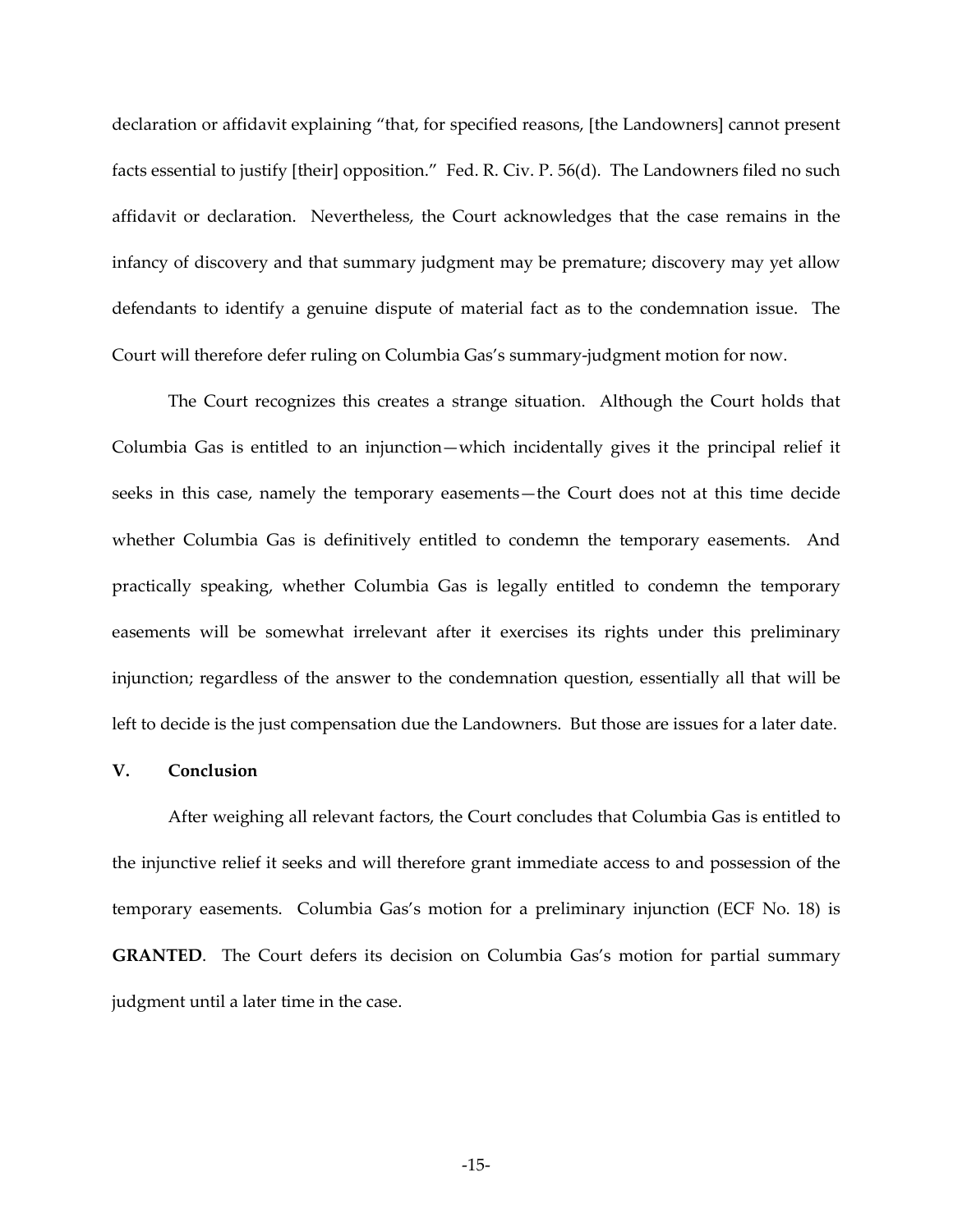# IN THE UNITED STATES DISTRICT COURT FOR THE WESTERN DISTRICT OF PENNSYLVANIA

| COLUMBIA GAS TRANSMISSION, LLC,     | Case No. 3:16-cv-268       |
|-------------------------------------|----------------------------|
|                                     |                            |
| Plaintiff,                          | <b>JUDGE KIM R. GIBSON</b> |
|                                     |                            |
| v.                                  |                            |
|                                     |                            |
| <b>TEMPORARY EASEMENTS FOR THE</b>  |                            |
| <b>ABANDONMENT OF A NATURAL GAS</b> |                            |
| <b>TRANSMISSION PIPELINE ACROSS</b> |                            |
| PROPERTIES IN SOMERSET AND          |                            |
| FAYETTE COUNTIES, PENNSYLVANIA,     |                            |
| OWNED BY MARK J. AND LINDA G.       |                            |
| MCCARTY (PARCEL ID 42-38-0023 AND   |                            |
| 16-18-005); APPALACHIAN TIMBER      |                            |
| PRODUCTS, INC. (PARCEL ID 02-014-   |                            |
| 038-00), and UNKNOWN PERSONS AND    |                            |
| <b>INTERESTED PARTIES,</b>          |                            |
|                                     |                            |
| Defendants.                         |                            |
|                                     |                            |

#### ORDER

NOW, this 5th day of April 2017, upon consideration of Columbia Gas Transmission, LLC's motion for a preliminary injunction (ECF No. 18) and for the reasons set forth in the memorandum opinion accompanying this order, it is HEREBY ORDERED that Columbia Gas's motion for a preliminary injunction (ECF No. 18) is GRANTED as follows:

- 1. Columbia Gas is granted immediate access and possession of the following rights on the properties owned by defendants:
	- a. Temporary access to the 25 feet of existing access road on the property of Appalachian Timber Products, Inc. that Columbia Gas needs to access to effectuate the abandonment of Line 138;
	- b. Temporary access to the 2300 feet of existing access road on the McCarty property that Columbia Gas needs to access to effectuate the